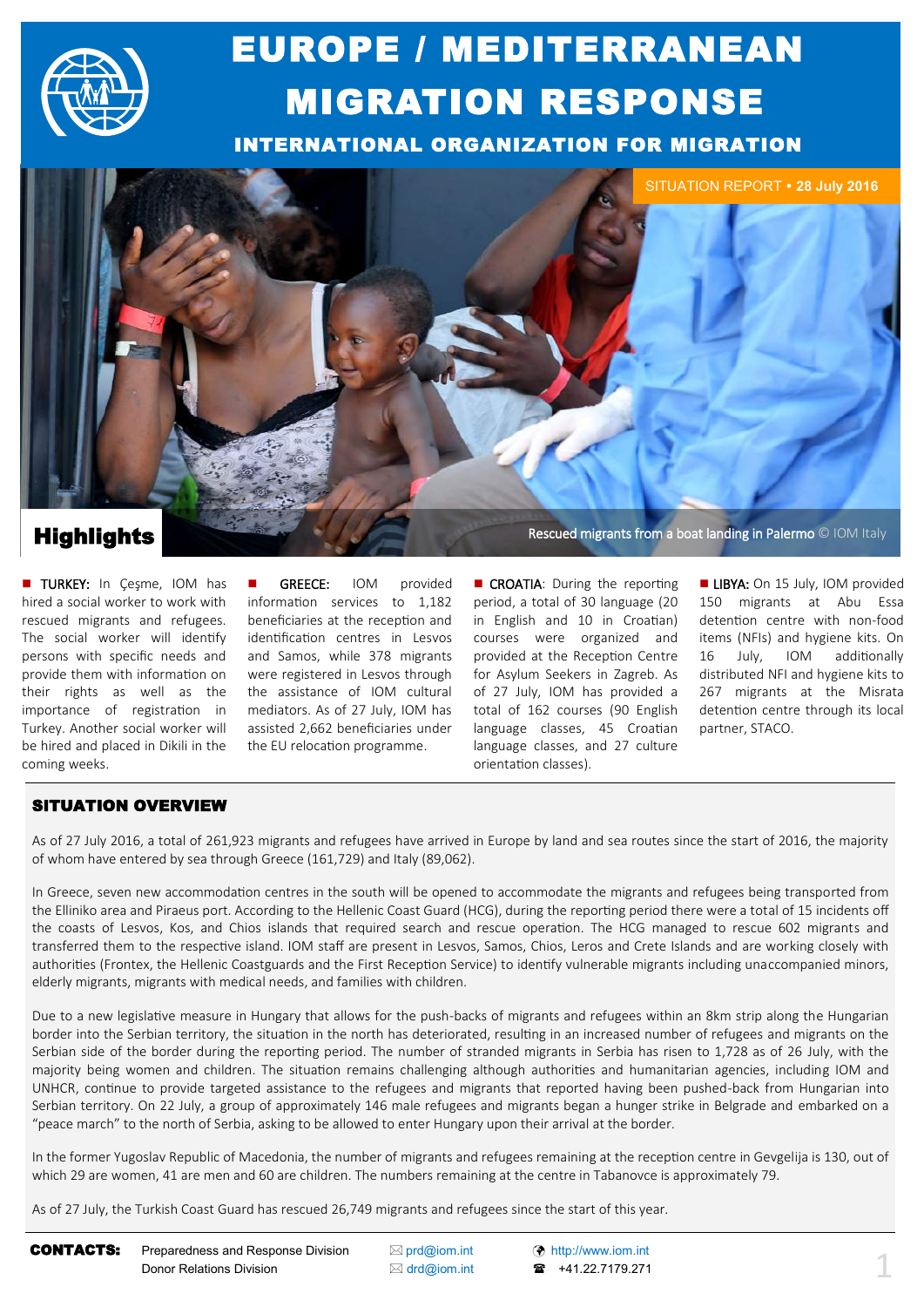### IOM RESPONSE

### **Turkey**



© IOM Turkey 2016

IOM supports the Turkish Coast Guard (TCG) by distributing food, water, and non-food items (NFIs) to rescued migrants and refugees. During the reporting period, IOM assisted the TCG in Dikili (one of the points in İzmir for irregular migrants and refugees crossing to Lesvos in Greece) through the provision of food, water and NFIs (including blankets, clothing and shoes) for 83 migrants and refugees who were rescued at sea. The majority of those rescued at sea in Dikili came from Syria and Iraq.

In Çeşme, IOM has hired a social worker to work with rescued migrants and refugees. The social worker will identify persons with specific needs and provide them with information on their rights as well as the importance of registration in Turkey. Another social worker will be hired and placed in Dikili in the coming weeks.

To date, with funding from the European Commission – Humanitarian Aid & Civil Protection (ECHO), IOM has provided 24 prefabricated cabins that are installed at 15 reception points where migrants and refugees are rescued at sea. The cabins are used as changing rooms for female migrants and refugees, as well as children, rescued at sea. The cabins also provide storage space for NFIs, including hygiene kits and blankets, which are then distributed to those who have been rescued. Furthermore, IOM has provided a total of 5,000 hygiene kits, 5,000 blankets, 12 tarpaulin tents to help shelter rescued migrants and refugees from the elements, 14 heaters, and 340 plastic chairs for the reception areas. To meet a recent request by the TCG, IOM will be procuring 500 additional plastic chairs to be used at the TCG rescue and reception areas.

Through funding from the US Association for International Migration (USAIM), IOM has also procured 300 pairs of shoes which will be used by migrants and refugees rescued at sea in Çeşme. IOM will procure an additional 300 pairs of shoes for those migrants and refugees rescued at sea in Dikili.

### **Greece**

During the reporting period, IOM provided information services to 1,182 beneficiaries at the reception and identification centres in Lesvos and Samos, while 378 migrants were registered in Lesvos with the assistance of IOM cultural mediators. Moreover, the IOM cultural mediators assisted a total of 632 beneficiaries during the medical procedure and provided interpretation services for psychosocial sessions to those accommodated at the centres.

At the accommodation camps in Katsika, Derveni, and Karamanlis, IOM installed six communication containers that will provide migrants and refugees access to information regarding their rights and options during their stay in Greece. Furthermore, IOM protection teams are present at the accommodation camps as well as unofficial points in order to identify vulnerable cases and refer them to the appropriate authorities for assistance.



IOM installing communication containers in Derveni accommodation camp © IOM Greece 2016

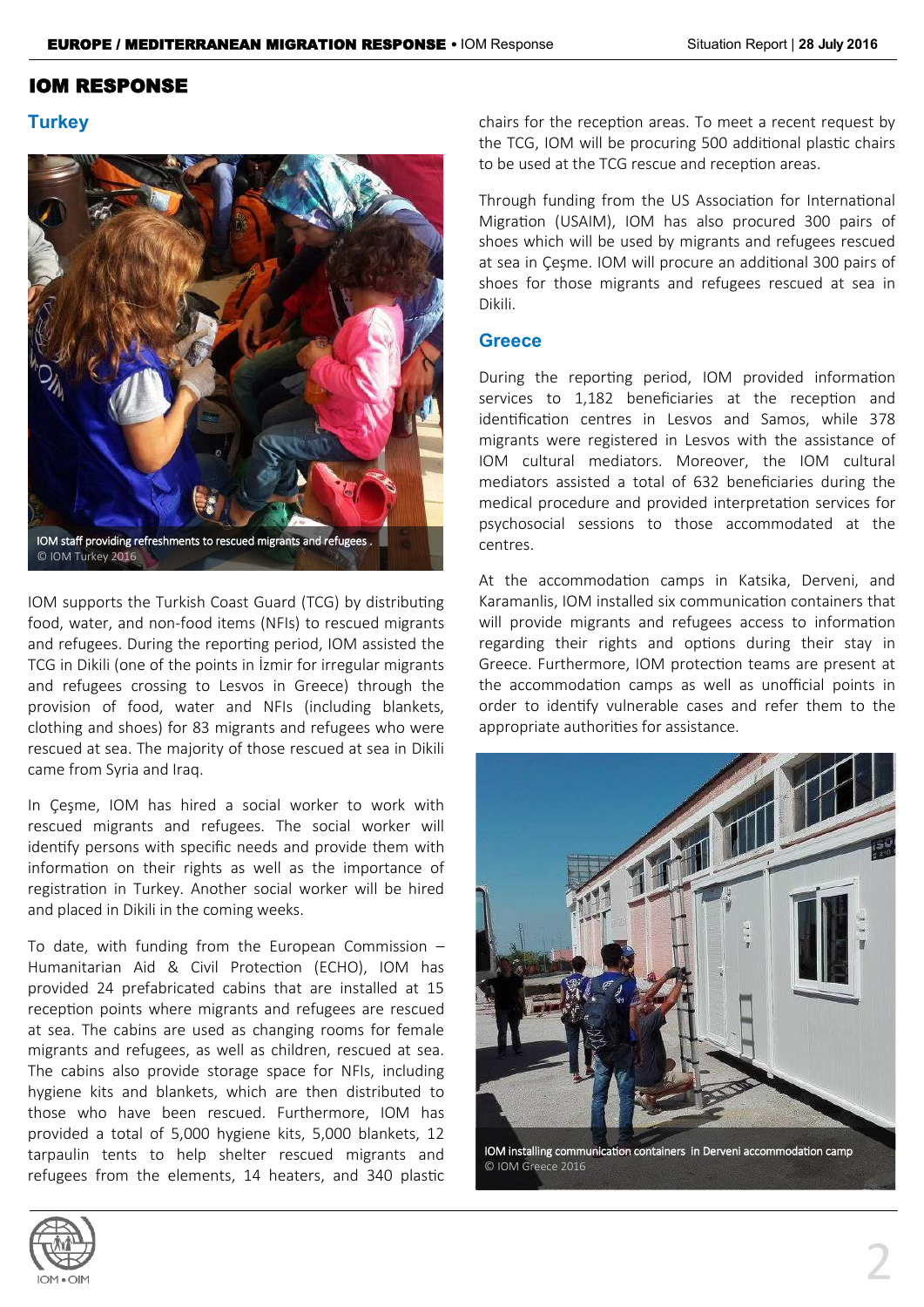### **Greece (continued)**

IOM continues to provide Assisted Voluntary Return (AVR) services and extensive information campaigns at the Greek islands and open facilities where the majority of the stranded migrants are accommodated. During the reporting period, IOM provided AVR information to 1,430 migrants throughout Greece. Since the beginning of 2016, IOM has assisted 3,623 migrants (including 28 medical cases and 44 unaccompanied minors) return to their country of origin safely and with dignity. The majority of this total were returned to Morocco (1,005) and Afghanistan (800).



As of 27 July, IOM has assisted 2,662 beneficiaries under the EU relocation programme. During the pre-departure phase, IOM conducted health assessments to ensure that beneficiaries travel in safety. Furthermore, IOM organized pre-departure and cultural orientation sessions, providing information on their rights and obligations, what to expect when they arrive, as well as pre-embarkation information. During the reporting period, a total of 267 beneficiaries were relocated to France (146), Finland (24), and the Netherlands (97), while an additional 250 beneficiaries are scheduled to depart later this week and next week.

### **Serbia**

IOM teams continue to provide counselling on AVR options to migrants in Serbia who are seeking to return to their country of origin. IOM teams are deployed at Presevo

Registration Centre, Dimitrovgrad, Sid and Kelebija/Horogs border crossing points. For vulnerable families and individuals, IOM also provides transportation to local institutions and service providers such as the local health centre and centre for social work.

Since mid-February 2016, IOM has provided AVR assistance to a total of 44 beneficiaries. Four additional beneficiaries are scheduled for departure (one to Morocco; one to Senegal; two to Iran) later this week. For those who decide to return to their country, IOM provides them with all necessary technical and logistical support, including: contact with relevant embassies, transport to the embassies, assistance with travel documents, travel arrangements, transit assistance, and assistance upon arrival to the country of origin.

### **Former Yugoslav Republic of Macedonia**

IOM has two mobile teams in the Tabnovce and Gevgelija reception centres. Each team consists of three staff members (a translator, social worker and medical officer) who help to address the needs of vulnerable populations among the remaining group of migrants and refugees. The mobile teams are actively monitoring and screening the remaining migrants and refugees to help ensure that those with vulnerabilities, especially victims of trafficking, are identified and referred to the appropriate services.

IOM also helps to support the Border Police units in facilitating communication with migrants/refugees by establishing mobile teams of interpreters from Arabic to Macedonian.



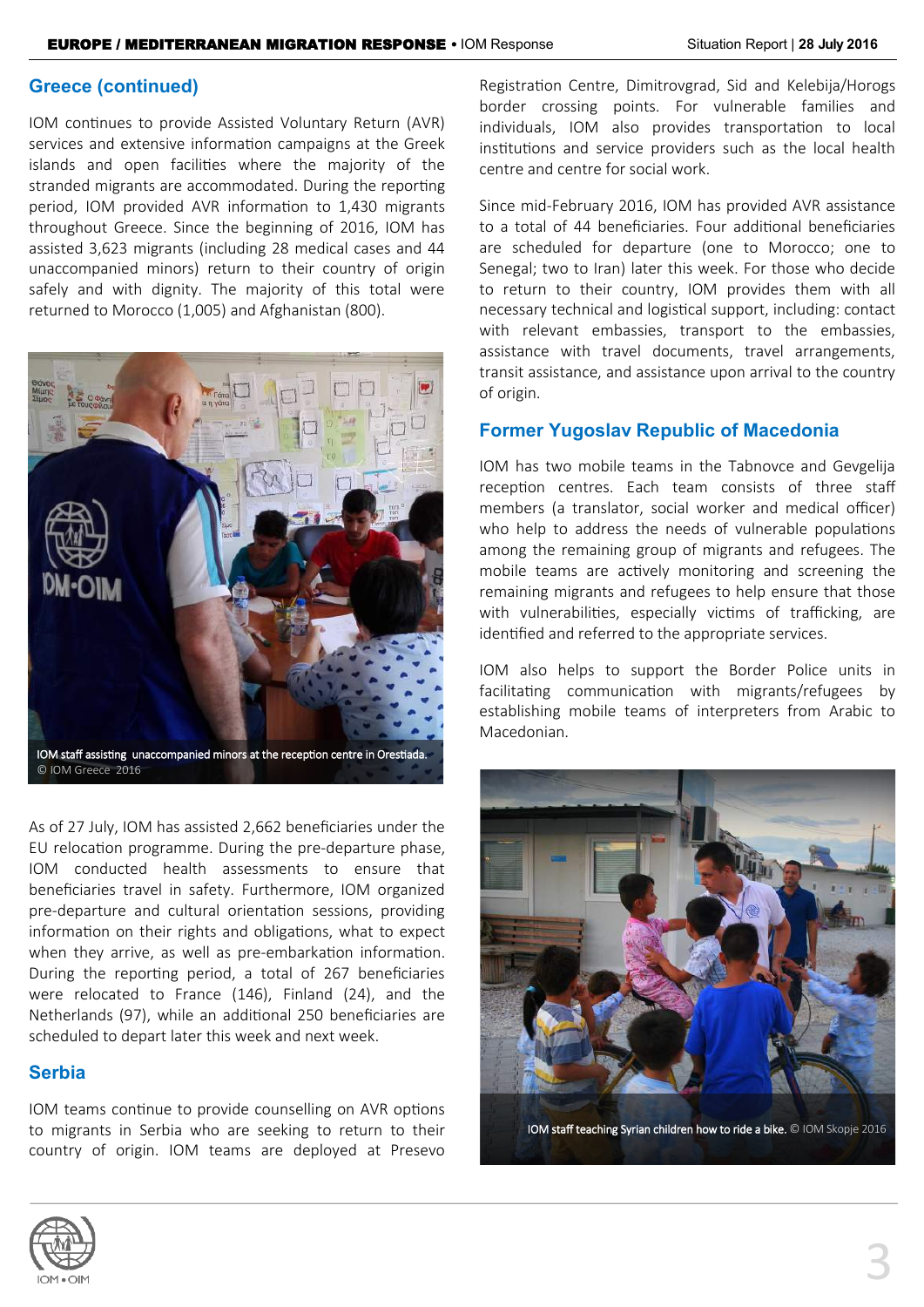### **Croatia**



On 25 July, IOM participated in a round table with NGOs at the International Youth Camp "Atlantis XII" in Orahovica, Croatia. The round table was organized by the Croatian Red Cross (CRC), together with IOM, UNICEF, and UNHCR. The theme of the round table was "Time to Engage: Youth Action in Crisis Response and Peace-Building". Approximately 40 youth from 26 organizations, including the Mediterranean Red Cross, Red Crescent, and Red Crystal National Organization, had the opportunity to ask representatives from CRC and international humanitarian agencies about their experiences responding to the migrant and refugee crisis in Croatia. Topics discussed included family reunification, education and integration, managing future crisis, and counter-trafficking.

IOM continues to deliver English and Croatian language classes for migrant and asylum seekers. Due to increased interest and participation in the language classes, English courses have bene split into two group. During the reporting period, a total of 30 language (20 in English and 10 in Croatian) courses were organized and provided at the Reception Centre for Asylum Seekers (RCAS) in Zagreb. As of 27 July, IOM has provided a total of 162 courses (90 English language classes, 45 Croatian language classes, and 27 culture orientation classes).

Furthermore, IOM interpreters for Arabic, Urdu, and Farsi continue to provide support and act as cultural mediators for information dissemination and communication among the asylum seekers, migrants and refugees. Two workshops to raise awareness on gender-based violence are being organized and scheduled to take place in August.

During the reporting period, a total of 205 weatherappropriate shoes and clothing sets were distributed to migrants and asylum-seekers accommodated at the RCAS in Zagreb, with 50 more to be distributed in the next reporting period. IOM is also planning to distribute weatherappropriate shoes and clothing sets at the RCAS in Kutina in the coming weeks. Additionally, IOM visited the Children's Home in Osijek and delivered 7 sets of shoes and clothing to unaccompanied children migrants accommodated at the home.



delivered to reception centres in Zagreb and Kutina © IOM Croatia 2016

Furthermore, a total of 122 varieties of children toys were delivered to the RCAS in Zagreb with planned distribution in both Zagreb and Kutina. IOM also purchased and delivered 306 education books (Croatian language textbooks/ workbooks, English grammar books and workbooks) that are used during the language workshops.

### **Slovenia**

As part of the EU relocation programme, a new group of 32 asylum seekers are expected to arrive in Slovenia by mid-August.

From 25 – 29 July, IOM has organized and is implementing a five-day training workshop for cultural mediators. Fifteen participants from diverse backgrounds and linguistic skills are strengthening their capacities to assist with intercultural mediation, with a specific focus on assisting in healthcare provision.

4

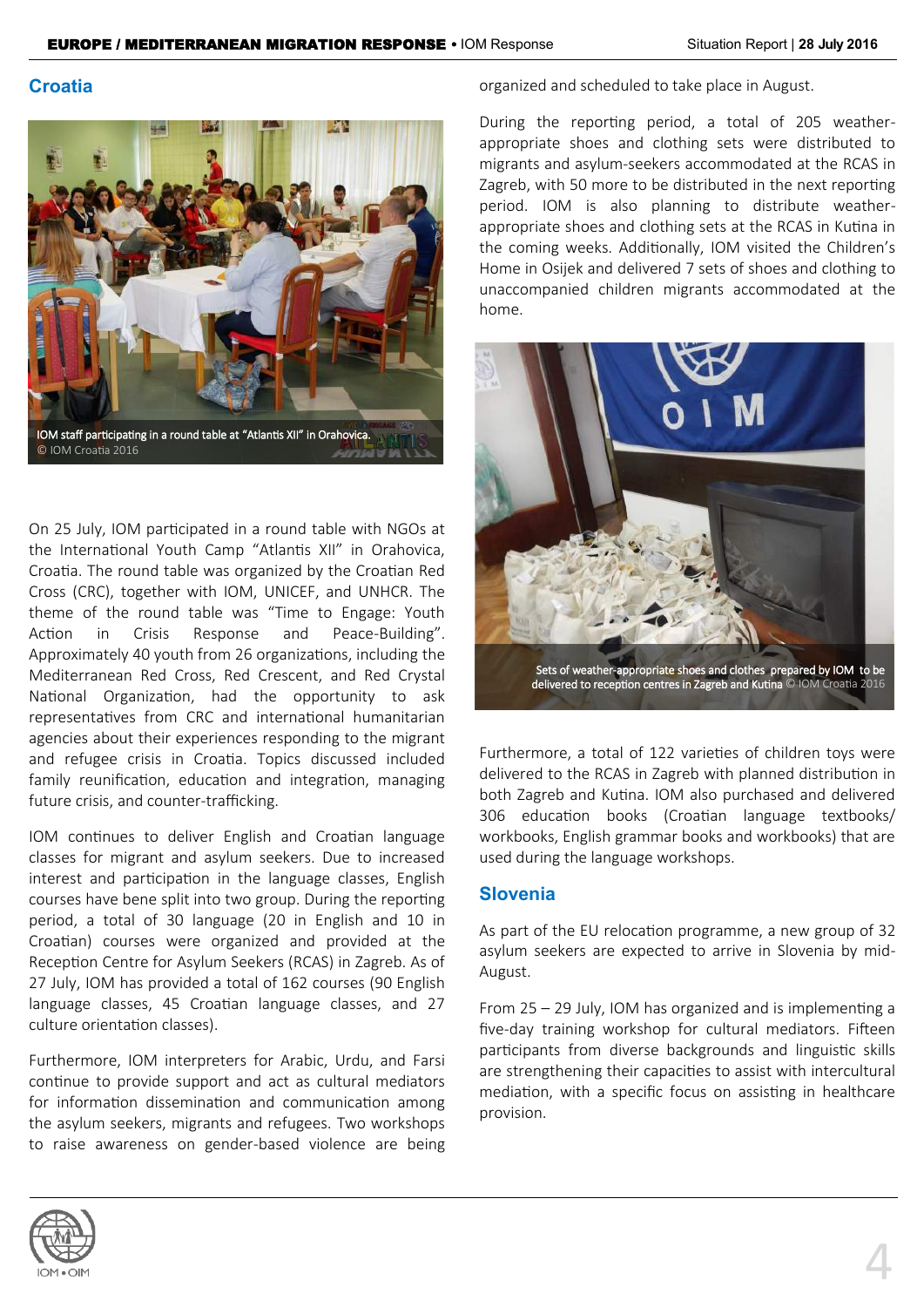### **Italy**

On 22 July, SOS Mediterranée rescued two rubber dinghies 20 miles off the Libyan coasts, containing a total of 209 migrants and 22 dead bodies on board, out of which, 21 were female casualties.

IOM teams continue to be deployed at the main boat landing points in Sicily (including Lampedusa), Calabria, and Apulia. The IOM teams provide legal assistance to those arriving by sea, monitor the reception conditions of migrants, and support the authorities in the identification of vulnerable populations. Vulnerable cases also include unaccompanied children, migrants in need of health and/or psychosocial support, women victims of trafficking, and the elderly. Furthermore, two IOM teams work in Sicily and Apulia with the specific aims of enhancing detection and identification of victims of trafficking and referring them for services to relevant authorities.

### **Libya**

During the reporting period, four maritime incidents were reported off the coast of Libya, where three were rescue operations conducted by the Libyan Coast Guards (LCG) who managed to rescue 451 migrants and bring them back to Libya. The fourth incident involved bodies that had washed ashore. According to Subratha municipality, the current number of bodies that had washed ashore is 100, with numbers increasing on a daily basis. The bodies are believed to come from two boats that had previously sank the week before.

On 14 July, IOM organized a voluntary repatriation charter flight from Libya to Guinea Conakry for 173 stranded Guinean migrants. The operation was funded by the Swiss Secretariat for Migration and the European Union, and was done in close cooperation with Guinea's Embassy in Libya and the Libyan Department for Combatting Illegal Migration (DCIM). Upon their arrival in Guinea Conakry, all 173 returnees were provided with money for onward transportation to their final destinations. Twenty of the most vulnerable returnees will also be given reintegration assistance.

On 15 July, IOM provided 150 migrants at Abu Essa detention centre with non-food items (NFIs) and hygiene kits. On 16 July, IOM additionally distributed NFI and hygiene kits to 267 migrants at the Misrata detention centre through its local partner, STACO.

Following a rescue at sea operation conducted by the LCG on 21 July, IOM provided hygiene kits to 137 rescued migrants (108 males, 27 females, and 2 children), while local partners provided health assistance and medical screenings.



In Tunis, between  $19 - 21$  July, IOM organized a three-day training that focused on health care assessment to promote the health of migrants transiting through Morocco, Egypt, Libya, Tunisia, and Yemen as well as how to assist migrants rescued at sea and internally displaced people in Libya. The training brought together 24 participants, including 13 government officials from the DCIM and the LCG, eight health workers from IOM's implementing partners, and three IOM doctors.

### **Niger**

Between 14 - 27 July, IOM registered 612 new arrivals requesting voluntary return services at the IOM transit centres. IOM also provided 702 migrants with shelter, food, medical and psychosocial support assistance. Furthermore, IOM provided 138 migrants with return assistance to their country of origin, the majority of whom were returned to Senegal (38), Guinea Conakry (28), Mali (14), Gambia (9), and Guinea Bissau (9).

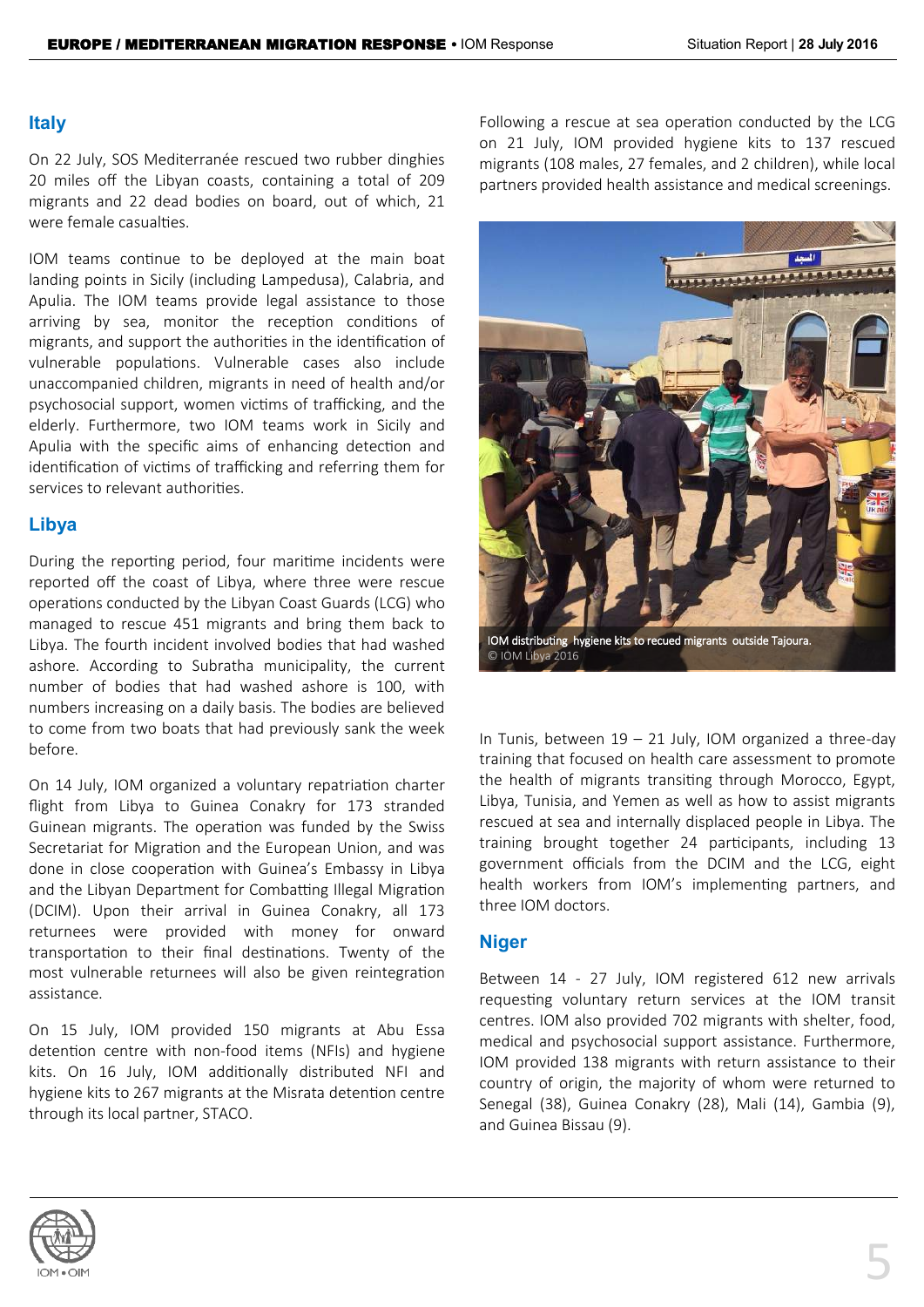### IOM operations are supported by:



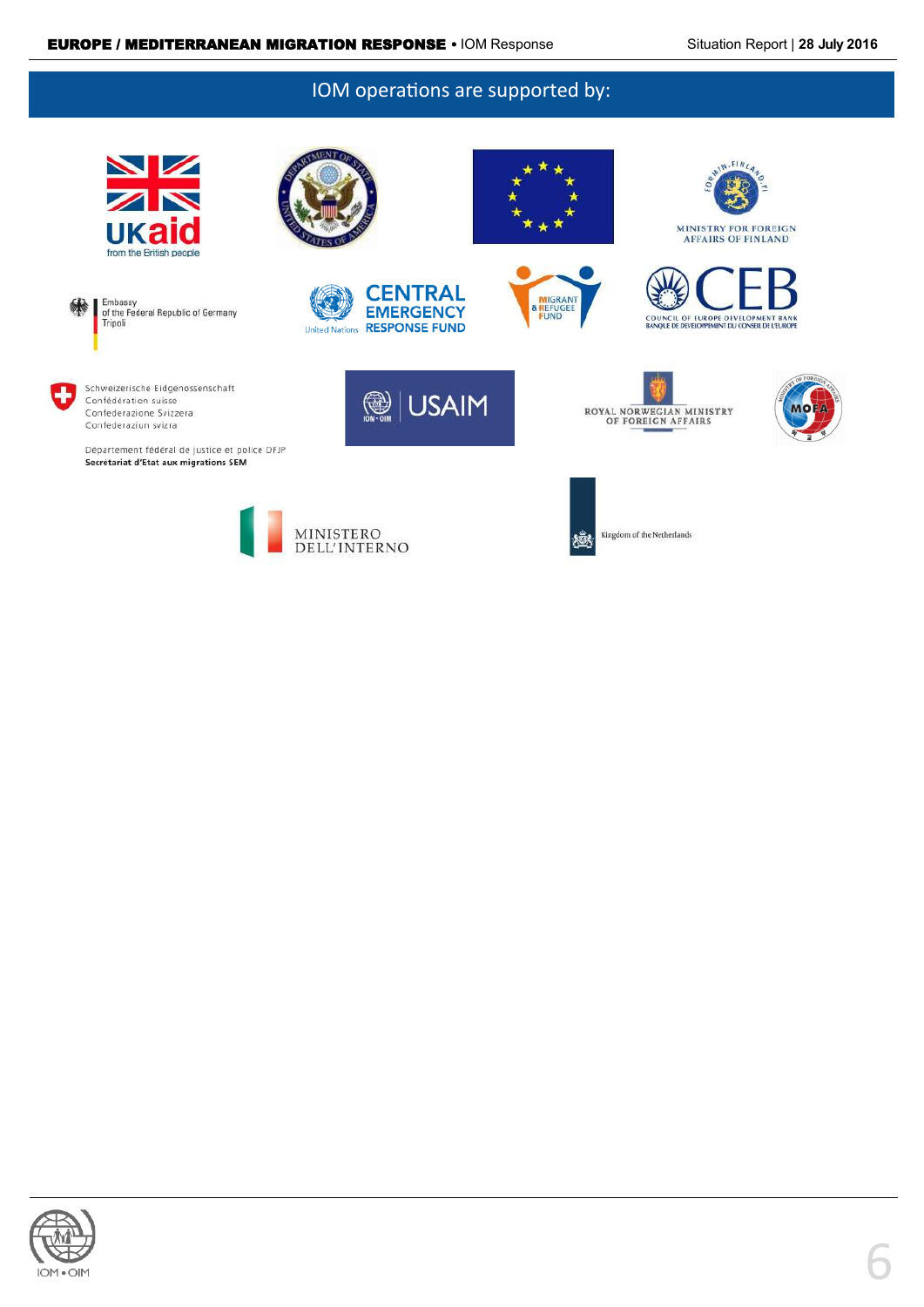# Europe / Mediterranean Migration Response

IOM's **online portal** provides information on trends and transit routes related to the Europe / Mediterranean migration crisis. The below depicts a map of the transit routes and the total number of people that travelled to Europe. An updated version of the portal can be found at **[http://migration.iom.int.](http://migration.iom.int)** 

\*All other countries in the route have registered zero arrivals in the period between the reporting period. However there are stranded migrants in those countries. The number of stranded migrants is on the next page.



Decrease of 83%

| <b>Recent trends in migrant flow</b>                                                  |                    |                 |                 | Between 14 July $-27$ July 2016* |             |  |  |
|---------------------------------------------------------------------------------------|--------------------|-----------------|-----------------|----------------------------------|-------------|--|--|
| Country                                                                               | Greece             | Bulgaria        | Italy           | Serbia                           | Hungary     |  |  |
| <b>Registered Arrivals</b>                                                            | 1,114              | 824             | 10,575          | 245                              | 92          |  |  |
| Change in comparison to registered arrivals of<br>previous period (15 June – 28 June) | Increase of $51\%$ | Decrease of 25% | Decrease of 18% | Decrease of 19%                  | Decrease of |  |  |